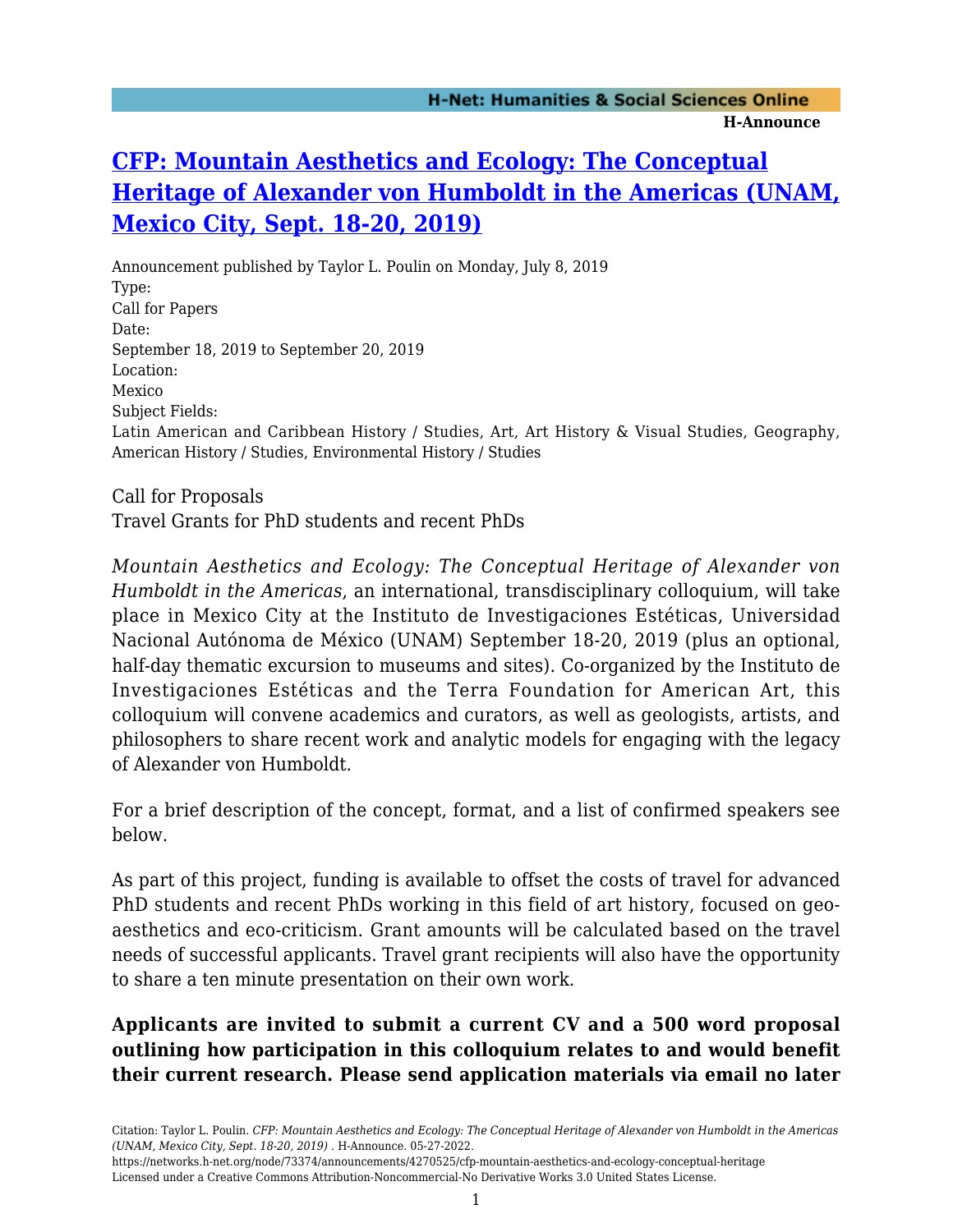## **than July 26, 2019 to:**

Peter Krieger, Instituto de Investigaciones Estéticas Research Professor (investigador) Instituto de Investigaciones Estéticas, Universidad Nacional Autónoma de México Circuito Mario de la Cueva s/n, C.U., Coyoacán, CDMX 04510, Mexico [krieger@unam.mx](mailto:krieger@unam.mx)

#### Concept, Format, and Confirmed Speakers

Alexander von Humboldt is the founding father of a global "Mountain Geo-Ecology". His geological and botanical explorations of the mountain regions in the Spanish colonial Americas was guided by an aesthetic understanding of landscapes. He inspired many contemporary landscape painters in the Americas, and he also innovated the graphic representation of scientific research related to the botanical and geophysical conditions of mountains. With the differentiation of disciplines that split the sciences and the humanities at universities during the nineteenth century, the application of Humboldt's transdisciplinary, global, and critical model of environmental research was dispersed across the academy and eventually dismissed altogether.

This colloquium inspires a close reading of mountain landscapes and geological formations in different cultural epochs and regions. These readings will primarily focus on images of the Americas, but will include comparative studies from Europe, Australia, and other parts of the world. One goal of the colloquium is to foster transdisciplinary research concepts and innovative knowledge production related to the debates on the Anthropocene with its expressions of crisis such as landscape alteration by hyper-urbanization (Mexico City being a paradigmatic showcase), infrastructural impact, erosion, pollution, and other phenomena. Indeed, Humboldt was the first important critic of climate change caused by anthropogenic impacts. Though shaped by an early nineteenth-century worldview, Humboldt's ways of seeing and conceptualizing bear an epistemological potential, a "conceptual heritage" for current eco-aesthetical and critical research in art history and *Bildwissenschaft* (visual studies). With the aim of understanding the production and reception of visual schema representing mountain sceneries, and a special focus on the discursive impact of art works (and other types of images) in the natural sciences and in environmental politics, this colloquium seeks to re-establish and stimulate dialogue between the sciences, the humanities, and the visual arts.

Citation: Taylor L. Poulin. *CFP: Mountain Aesthetics and Ecology: The Conceptual Heritage of Alexander von Humboldt in the Americas (UNAM, Mexico City, Sept. 18-20, 2019)* . H-Announce. 05-27-2022.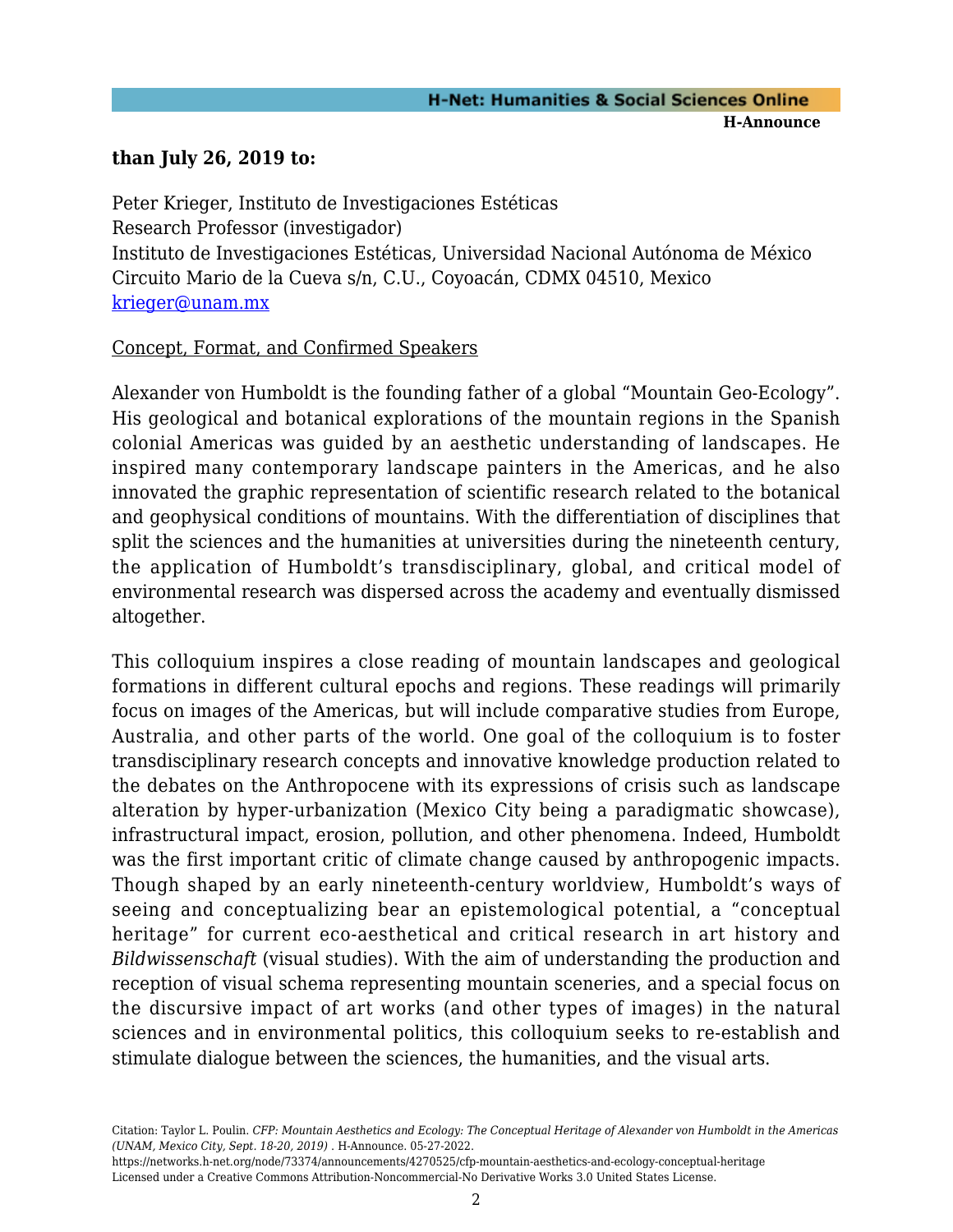#### **H-Net: Humanities & Social Sciences Online H-Announce**

Speakers will give 25 minute talks devoted to the close analysis of a single object (a painting, print, photograph, diagram, etc.) dating from the eighteenth- to twentyfirst centuries. These talks will be interspersed with moderated roundtable discussions with geologists, biologists, and environmental historians. The colloquium's languages will be English and Spanish, with simultaneous translation. A publication will be prepared based on the results of the colloquium, to be copublished by the Terra Foundation for American Art and the UNAM Press.

Confirmed speakers include:

## **Dr. Jens Baumgarten**

Professor of Art History Universidade Federal de São Paulo (UNIFESP) São Paulo, Brazil

#### **Dr. Alan Braddock**

Ralph H. Wark Associate Professor of Art History and American Studies The College of William and Mary Williamsburg, Virginia

## **Dr. Carles Canet**

Research professor of Geology UNAM Mexico City, Mexico

#### **Luis Carrera-Maul**

Artist Mexico City, Mexico

#### **Dr. Silke Cram**

Research Professor of Geography and Director of the Ecological Reserve at UNAM (REPSA) UNAM Mexico City, Mexico

#### **Dr. Rachael DeLue**

Professor of American Art Department of Art & Archaeology

Licensed under a Creative Commons Attribution-Noncommercial-No Derivative Works 3.0 United States License.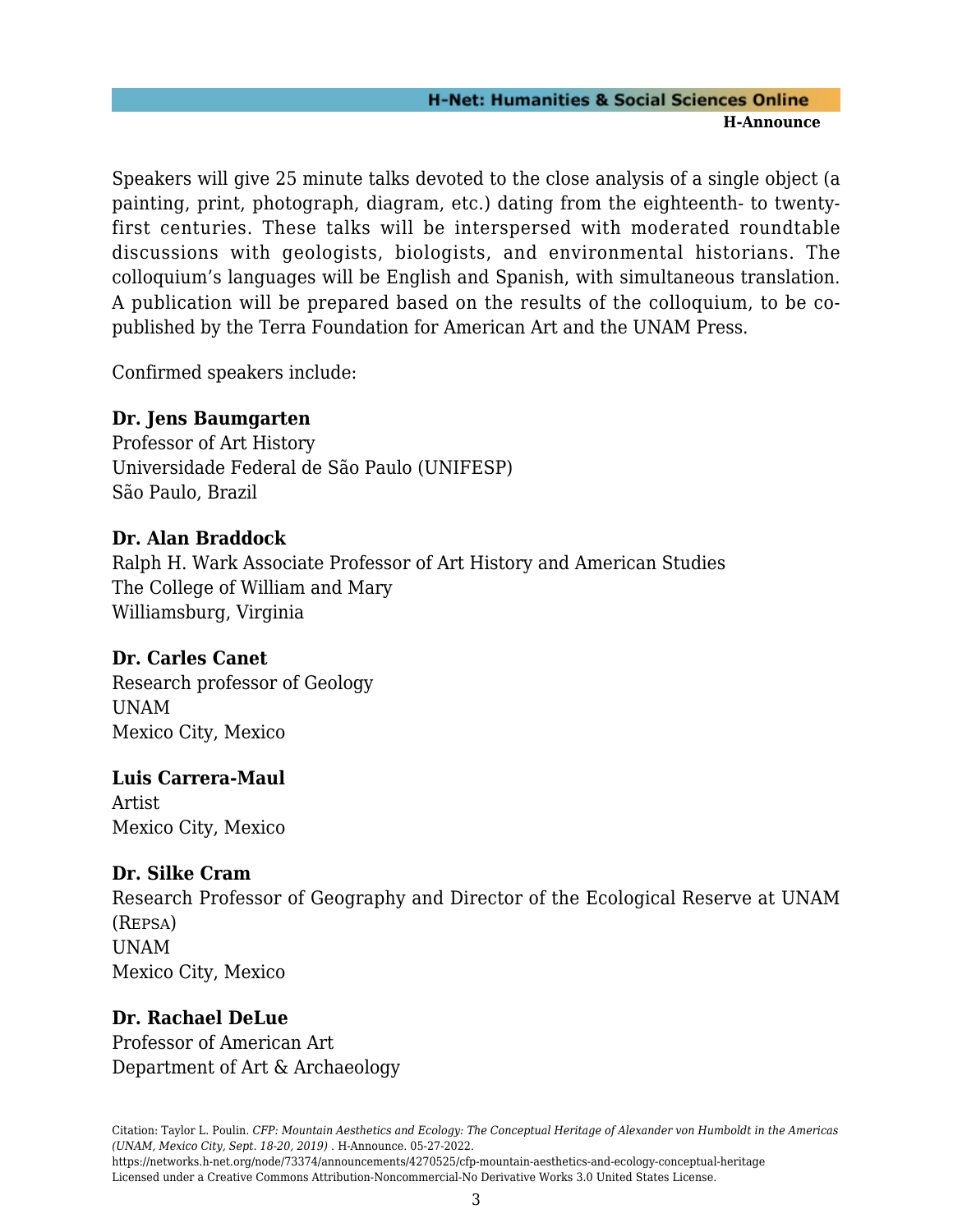#### **H-Net: Humanities & Social Sciences Online**

**H-Announce** 

Princeton University Princeton, New Jersey

## **Dr. Eduardo García Alonso**

Architect and Professor Pachuca, Mexico

## **Dr. Eleanor Harvey**

Senior Curator Smithsonian American Art Museum Washington, DC

## **Dr. James Nisbet**

Associate Professor, Art History University of California Irvine Irvine, California

## **Dr. Omar Olivares**

Postdoctoral Researcher at the GRI Mexico City, Mexico

## **Dr. Peter Schneemann**

Professor of Modern and Contemporary Art History Institut für Kunstgeschichte, Universität Bern Bern, Switzerland

## **Dr. h.c. George Steinmann**

Artist Bern, Switzerland

## **Dr. Veronica Uribe**

Chair, Department of Art History Universidade de Los Andes Bogota, Colombia

## **Dr. Humberto Urquiza**

Research Professor of Environmental History UNAM Mexico City, Mexico

Citation: Taylor L. Poulin. *CFP: Mountain Aesthetics and Ecology: The Conceptual Heritage of Alexander von Humboldt in the Americas (UNAM, Mexico City, Sept. 18-20, 2019)* . H-Announce. 05-27-2022.

https://networks.h-net.org/node/73374/announcements/4270525/cfp-mountain-aesthetics-and-ecology-conceptual-heritage Licensed under a Creative Commons Attribution-Noncommercial-No Derivative Works 3.0 United States License.